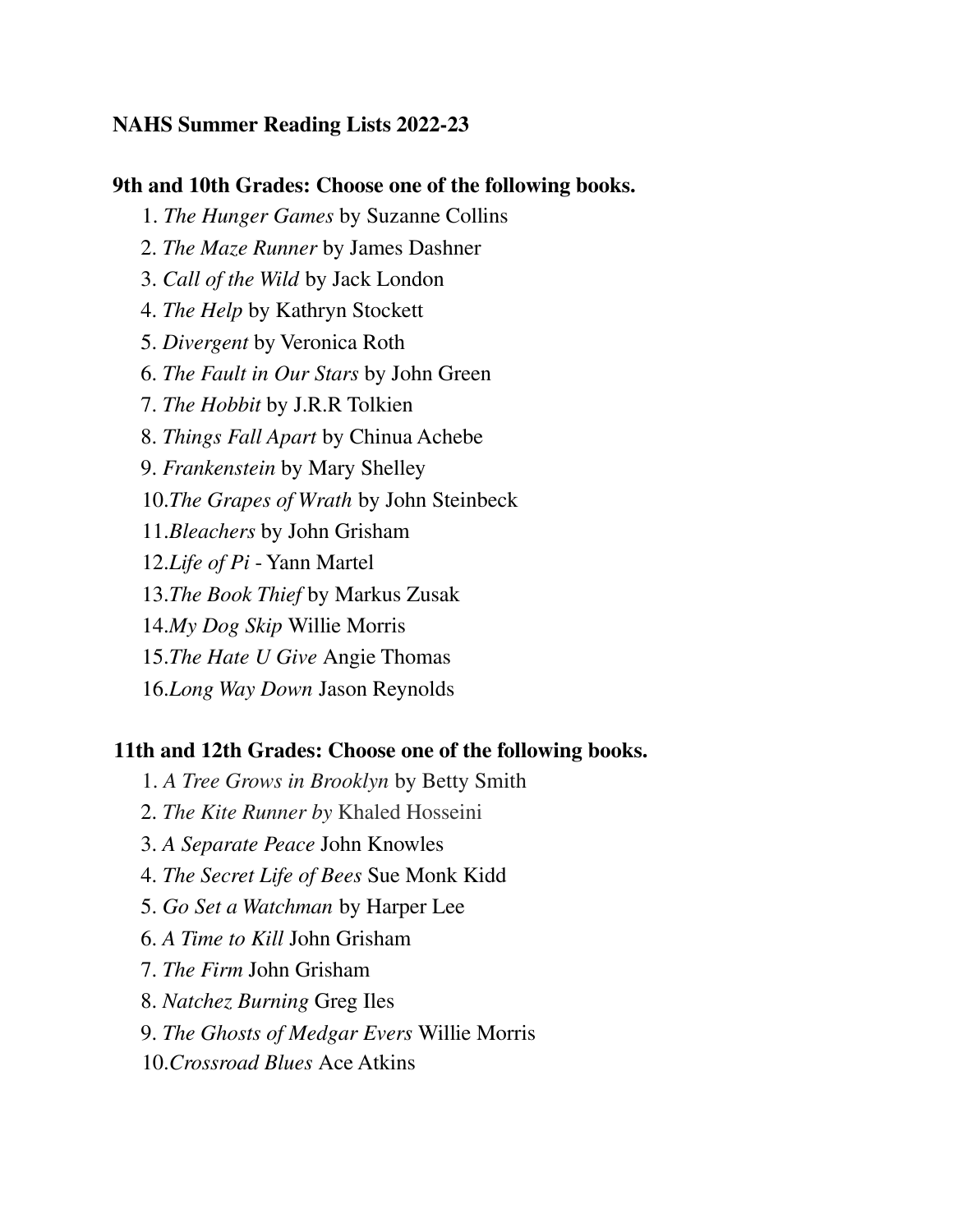11.*Their Eyes Were Watching God* Zora Neale Hurston 12.*The Jungle* Upton Sinclair 13.*The Immortal Life of Henrietta Lacks* by Rebecca Skloot 14.*Hidden Figures* Margot Lee Shetterly 15.*We Were Liars* E. Lockhart *16. Educated* Tara Westover 17. *Defending Jacob* William Landay

## **Assignment for Summer Reading Novel 2022-23**

## **Dialectical Journal**

Directions: Assignment is due on the second day of class. Choose one novel from the reading list for the grade you will enter in the Fall of 2022. As you read the novel, be an active reader--mark, highlight, or make notes as you see fit so that you may more easily find specific passages. You will also complete a dialectical journal for the book as follows:

- 1. Create a chart like the sample below.
- 2. Complete the Dialectical Journal chart for your selected novel.
- 3. In the first column, copy quotes from the novel that stand out to you.
- 4. In the second column, include the page number.
- 5. In the third column, write an explanation of why you chose this particular quote. Your explanation may be a statement, but you may also include questions that the quote brought up for you. You can explain a connection to the text from your life or something else you've read. What do you think the author was thinking when they wrote that quote? What does it make you think of?
- 6. You should have a minimum of 20 entries; these should cover the entirety of the book.